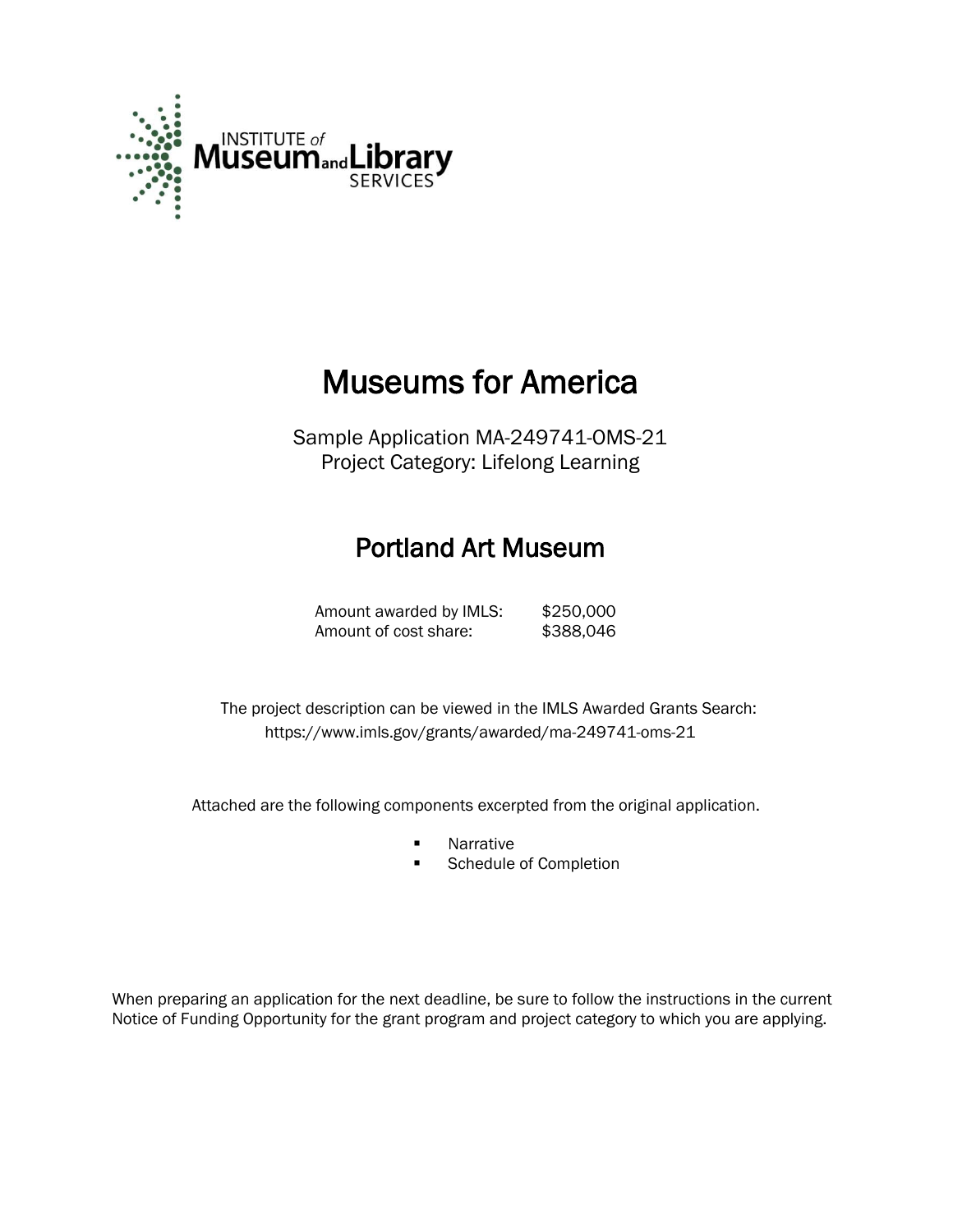### **Project Justification**

The Portland Art Museum is applying for funds to support the exhibition *Dakota Modern: The Art of Oscar Howe* (on view July 2, 2022 - January 8, 2023), a major retrospective exhibition that features the work of groundbreaking mid-century modernist Oscar Howe (Yanktonai/Dakota; 1915-1983), co-organized with the Smithsonian National Museum of the American Indian (NMAI). Funds will support the exhibition at the Portland Art Museum (the exhibition's only other venue), including support for significant community engagement, a major symposium, and community partner-centered programs with the reestablishment of a curatorial and community partnerships fellow position. The Museum is also expanding the reach of the exhibition by supporting the creation of a concurrent site-specific installation *THEY CAME FROM FIRE* by artist Jeffrey Gibson (Mississippi Band Choctaw, b. 1972), to be in dialogue with the Oscar Howe exhibition and artist legacy. Because the Museum scheduled both the exhibition and the responsive installation for an extended 6-month period—as opposed to the Museum's standard 14 weeks—this exhibition provides an exceptional opportunity to strengthen and enhance Museum relationships with existing and new community partners who serve and center the Native American community in the greater Portland area. This work builds on the goals of the Portland Art Museum's Center for Contemporary Native American Art (see *organizationalprofile.pdf*) and our institutional strategic plan and equity goals which prioritize engaging diverse communities and creating compelling audience experiences while ensuring that our exhibitions and partnerships are resourcing and centering local artists and organizations that have historically been underrepresented in anchor arts institutions. Finally, this funding would come at a time when the social and economic impacts of Covid-19 and our country's racial justice reckoning demand that museums and community organizations continue to come together to create shared spaces for greater public dialogue and understanding.

### Artistic Merit

In the field of Native art studies, Oscar Howe is an icon and an art hero, but it is shocking that his achievements have almost no visibility in the larger art world. He is known both for his bold, modernist approach as a painter and for his defense of the rights of Native artists to choose their own artistic paths. Jeffrey Gibson is an heir to his legacy who is also breaking down barriers with his dynamic and unconventional work, proving that it is possible to maintain and honor one's Native identity while having mainstream success. Both artists embody what has been defined as Indigenous visual sovereignty, or the right for Native artists to determine their own visual expression outside of any parameters determined by non-Native institutions or scholars. IMLS funding will give the Portland Art Museum the opportunity to resource community-centered programs that would introduce Howe and Gibson to audiences of all ages and inspire community members, both with their outstanding achievements with abstraction in a wide range of media and through their embrace of their artistic identities and cultural heritage. A symposium will be the capstone to a project that seeks to re-examine Howe's artistic achievements, inspire new scholarship, and cement his cultural legacy for future generations.

*Dakota Modern: The Art of Oscar Howe* is organized in partnership with the National Museum of the American Indian (NMAI) in New York City (on view November 6, 2021 - May 8, 2022) and will include a multi-authored cataloged edited by Portland Art Museum Curator of Native American Art Kathleen Ash-Milby and scholar Bill Anthes. The exhibition will include approximately 70 paintings by Oscar Howe lent from museums, historical institutions, and private collections from across the United States, including many that have never been exhibited publicly. Historic photographs, ephemera, and graphics will provide context as well as a 7- to 9-minute gallery film that adds biographical dimension to the presentation. Retrospectives all hew to an expected format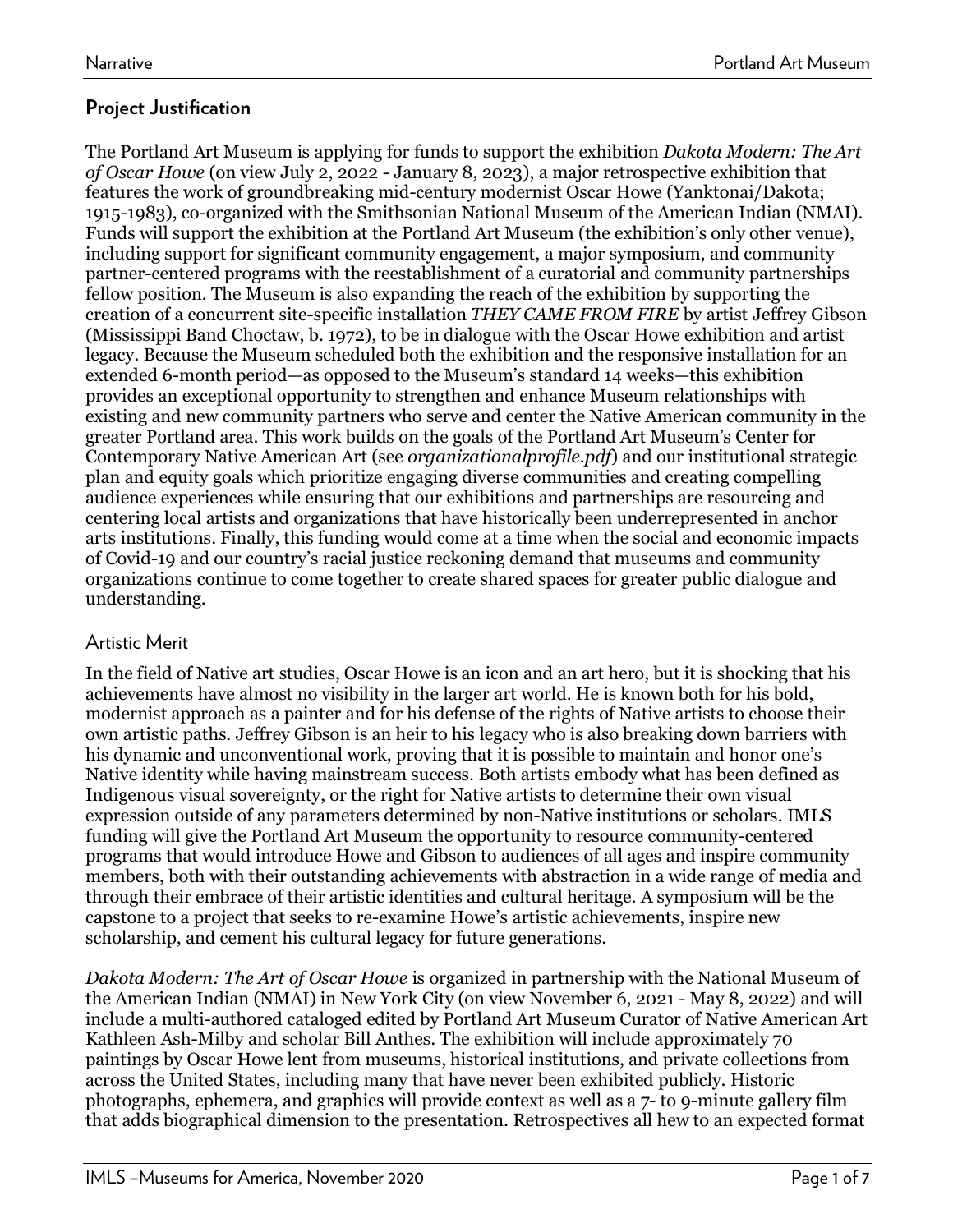that serves to introduce audiences to a wide and deep body of work by an artist. Howe's presentation will maintain much of this established format, beginning with a chronological presentation for his early and formative work from the 1930s to the 1950s. However, it will then turn to a thematic organization to delve deeper into the meaning and approach to his subjects including narrative cultural subjects as well as his use of form and color, deeply embedded in Dakota belief and aesthetic systems. Unlike previous recent major retrospectives of Native American artists such as *Kay WalkingStick: An American Artist* (NMAI), *T.C. Cannon: At the Edge of American* (Peabody Essex Museum), and *Norval Morrisseau: Shaman Artist* (National Gallery of Canada), the Portland Art Museum's presentation of *Dakota Modern* will also include a contemporary response to the exhibition with the major, original installation *THEY CAME FROM FIRE* by renowned multimedia artist Jeffrey Gibson.

*THEY CAME FROM FIRE* will be a site-responsive installation in the Museum's central Schnitzer Sculpture Court that will interrogate the multiple meanings of fire as image, symbol, and process in contemporary American society and Native American culture. The dynamic work will combine laminated glass, text, and video projection of words and images to address conflict and anger as well as beauty and transformation. Gibson, a member of the Mississippi Band Choctaw and Cherokee descent, drew the title and inspiration from Oscar Howe's swirling abstract portrait, *He Came from Fire* (1962). Gibson is committed to collaboration with diverse communities, artists, and makers of all backgrounds, and uses his art to create kinship and resist homogenization. Coinciding with *Dakota Modern*, the installation will serve as an additional educational focus and bridge between the Museum's contemporary and Native American art collections.

*Dakota Modern* will continue to fill in the missing pieces of Native American art in the 20th century by focusing on an artist whose work and words were pivotal in the development of contemporary Native painting and art. Howe has been long overlooked by the art world and western art history, and the exhibition, publication and symposium will firmly establish his position and significance as a mid-century modernist. Howe's legacy is exemplified by the work of Jeffrey Gibson, whose installation at the Portland Art Museum, *THEY CAME FROM FIRE*, will serve as an affirmation of the continued vitality of Native American art in the 21st century.

### Needs Addressed by the Program

Portland has the 9th largest Native American population in the United States, with nearly 60,000 single-race or multiracial Native Americans living in the Portland Metro area. In 2014 the Museum developed the Center for Contemporary Native Art (CCNA) to complement the Museum's Native American art collection and serve as a conduit between the Native American community and the Museum. Since then, the Museum has presented eight exhibitions in the CCNA. Each exhibition has been accompanied by meaningful, artist- and community-centered programming, and has addressed the ongoing challenges surrounding issues of identity, historical trauma, and cultural continuity while educating a mainstream audience.

These exhibitions and related programs foregrounded Indigenous methodologies which privilege Native artist voices, language and knowledge, and respect "visual sovereignty" in the Native arts community. They were all curated or co-organized by Indigenous artists and curators. These processes and methodologies are all part of a larger movement within museums to re-evaluate decades-old practices and assumptions that are embodied by colonial institutions. This work reflects efforts sometimes described as "decolonizing the museum," by shifting voice and agency, not just in representation on the museum floor, but also as a constructive process behind-thescenes, including decision-making and staffing.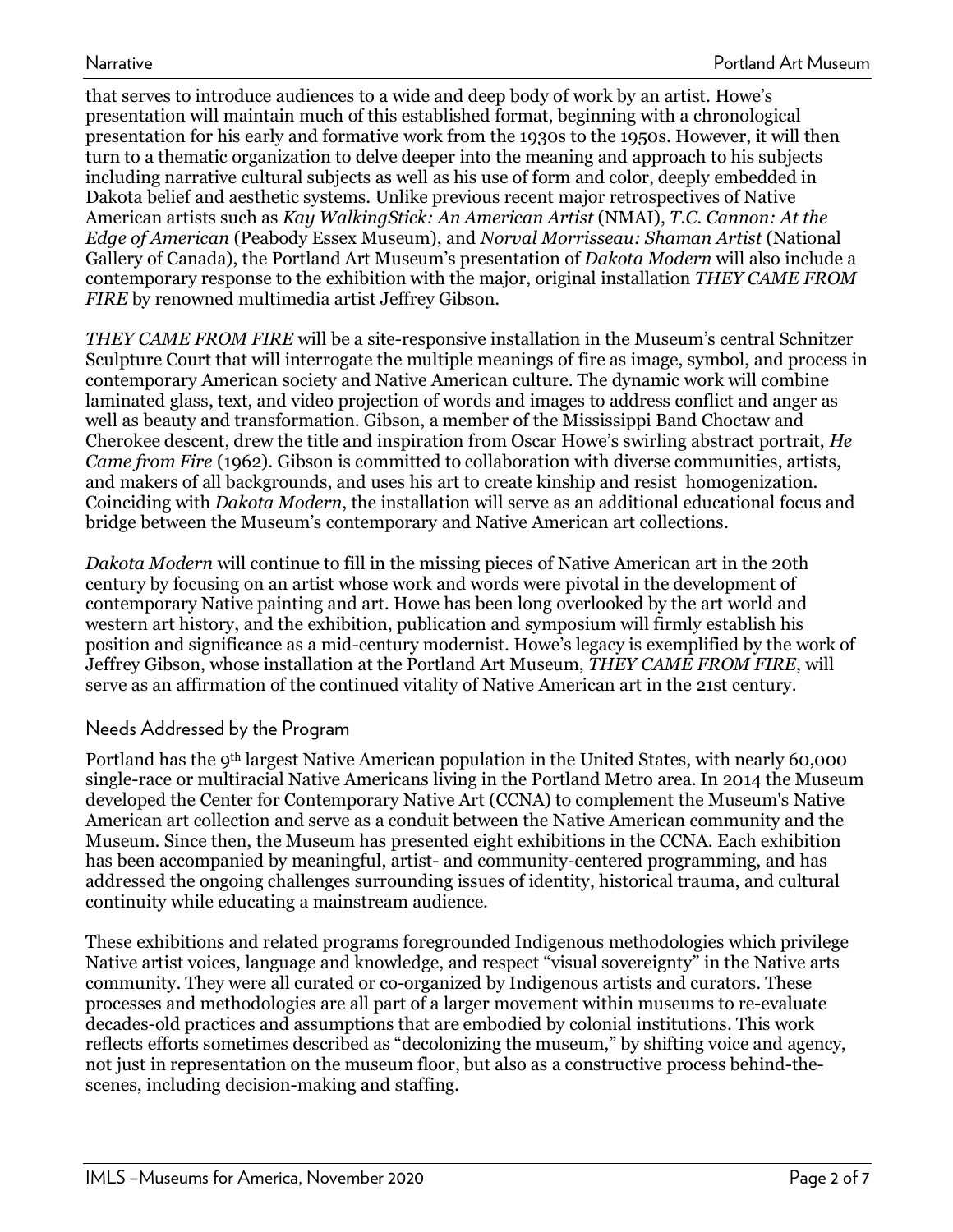This exhibition will reach beyond the walls of the CCNA gallery, maximizing opportunities in other locations within the museum campus. *Dakota Modern* will be located in one of the Museum's "mainstage" special exhibitions spaces and *THEY COME FROM FIRE* will be in one of the Museum's most prominent and heavily-trafficked locations, adjacent to the Museum entrance and the *Dakota Modern* galleries. This exhibition, with the addition of the contemporary Native artist component, offers an exceptional opportunity to expand the visibility and reach of the CCNA program and expand our community connections through a dedicated fellow position and related partner programming.

### Responsive Learning and Community Partnership Programs

The Museum will model *Dakota Modern* community partnerships and engagement strategies after the successful partnerships built during the recent *Hank Willis Thomas: All Things Being Equal…*  exhibition (organized by the Portland Art Museum and on view October 2019 - January 2020). These efforts and their subsequent evaluation (see *supportingdoc4.pdf)* were funded by an IMLS Community Catalyst grant, and the Museum will apply lessons learned from that partnership strategy to enhance community engagement and grow grassroots partnerships. While the Museum prioritizes authentic partnerships in all its work, we saw great success when we secured funding for an exhibition-specific Community Partnerships Coordinator to help prioritize work with and bridge community partnerships externally and internally in association with *Hank Willis Thomas.* Our summative evaluation of the partnerships created in association with the Hank Willis Thomas exhibition clearly showed that having a position that solely focused on developing community partnerships for a single exhibition over more than a year resulted in overwhelmingly positive feedback. Partners felt they were valued and part of a team, and described how exciting and inspiring it was to be in an inclusive relationship with PAM. (see letter from the Numberz in *supportingdoc3.pdf*).

For this exhibition, the Museum will again hire an exhibition-specific Curatorial and Community Partnerships Fellow to support the exhibition and public programs, with particular focus on developing and deepening authentic partnerships (see *staffresumes.pdf* for position description). This role will be managed by the Curator of Native American Art and will work closely with the Curatorial and Learning and Community Partnerships departments. The hiring of this Fellow will address the department's capacity needs to expand our community partner programming in conjunction with the opportunities presented by *Dakota Modern*. Given the sometimes-sensitive nature of relationships within a diverse Native community, the Museum believes hiring a Curatorial and Community Partnerships Fellow with experience working within these types of communities will help us develop trust and productive alliances.

In particular, the Museum will continue its existing collaborative relationship with NAYA (Native American Youth and Family Center), which is ongoing over many years in many different capacities. Since 2016, the partnership has included intensive work with one class of high school students each year from NAYA's Many Nations Academy. This program involves both visits to the Portland Art Museum and artist-led workshops and residencies at NAYA. The students visit the Museum multiple times over the year and study art that deepens their understanding of Indigenous and other world cultures. They meet with PAM staff from Curatorial, Learning, and other departments to learn about how museums work as cultural institutions and about career paths in arts and museums. Artist-led workshops deepen the students' experiences and relate to the content of their history and cultural arts courses. *Dakota Modern* and *THEY CAME FROM FIRE* provide important opportunities to expand the PAM-NAYA partnership. Program discussions with NAYA are ongoing and include several possible directions: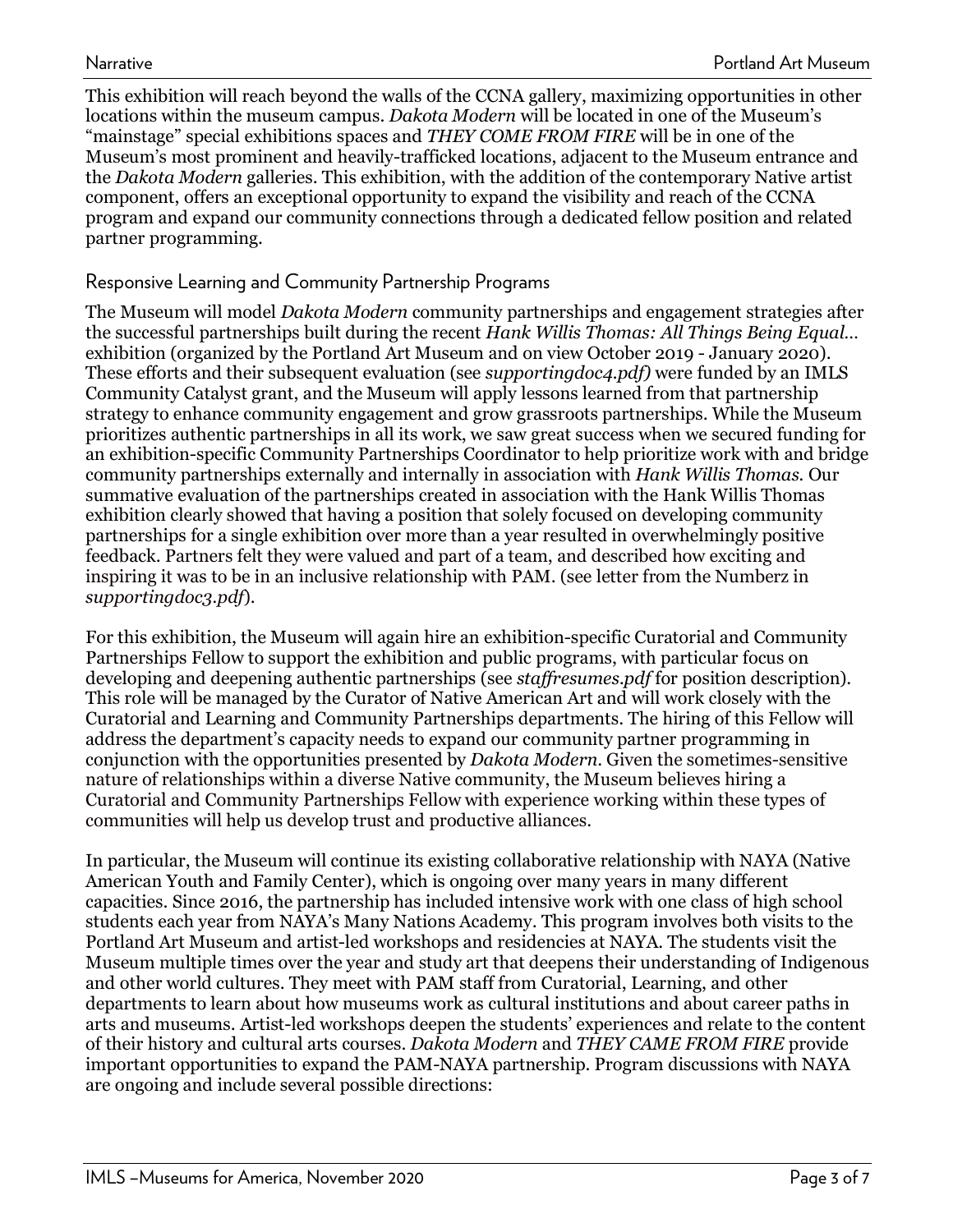- *Indigenous youth docent program*: The Portland Art Museum would collaborate with Many Nations Academy teachers and students to develop a program for student-led tours of the exhibition. This program could also include students from Portland State University's Indigenous Nations program and Native American Student and Community Center who could mentor and co-create visitor experiences with NAYA students. (PAM has experience developing college/high school mentor programs with PSU's University Studies Department and Molalla High School.)
- *Artist-led workshops*: Partner with Portland-area teaching artists to provide workshops to NAYA youth to create art in response to the exhibition. The artwork could be displayed at NAYA and/or the Museum.
- *Expand our partnership* to other NAYA community services to include families and younger students in the after-school program.

We also expect *Dakota Modern* and *THEY CAME FROM FIRE* to draw an enthusiastic response from Oregon youth and educators. Oregon public schools are currently in the process of implementing a new K-12 Native American curriculum *Tribal History/Shared History*. There is great demand for additional resources and learning experiences centered on Indigenous art and artists, and the Curatorial and Community Partnerships Fellow will work with the Museum's Head of Youth and Educator Programs to develop these partnerships.

To address our collegiate level learners and the larger field of Native American art scholarship, the Curatorial and Community Partnerships Fellow will also work closely with Ash-Milby to organize a one-day symposium in Fall 2022 at the Portland Art Museum, focusing on the multifaceted work of Oscar Howe and his influence on generations of Native artists. This symposium may include partnerships with the National Museum of the American Indian and other institutions such as Portland State University, known for its robust Native American Studies program. The presentations will position Howe within the larger context of global modernism but also explore his influence on the field of Native American art from the establishment of the Institute of American Indian Art in the 1960s to his words being used as a rallying cry for Indigenous visual sovereignty in the 21st century. Speakers will be chosen who can thoughtfully problematize assumptions about his intentions and aspirations both as an individual artist and a cultural ambassador for his Dakota community.

Presenters under consideration include Bill Anthes (Pitzer College), Candace Hopkins (Independent Curator), Philip Deloria (Harvard), Jolene Rickard (Cornell), Manuela Well-Off-Man (Museum of Contemporary Native Art, Institute of American Indian Arts), Christina Burke (Philbrook Museum of Art), John P. Lukavic (Denver Art Museum), and Anya Montiel (National Museum of the American Indian). To assure we privilege Native voice and the artistic heirs of Howe, artists will participate in all sessions. Besides Jeffrey Gibson, other potential artist participants include Dyani White Hawk, Wendy Red Star, Kevin BraveHeart and Jaune Quick-to-See Smith. With widespread interest in Howe's work, we expect at minimum an audience of 150 in person. Extending the invitation to students in nearby universities (Portland State University, Reed, etc.) and webcasting the symposium could further increase our reach and impact.

An additional and important focus of the Curatorial and Community Partnerships Fellow's work will be the development of a centralized "Community Partner-in-Residence" space situated within the exhibitions themselves. This space is envisioned as a lounge, reading, and gathering area where "Community Partners in Residence" will determine programming and also a rotation of community partner installations that are in conversation with the ideas and themes of *Dakota Modern* and *THEY CAME FROM FIRE*. This framework of resourcing a staff position coupled with a commitment to robust community relationships *and* a physical space programmed by partners was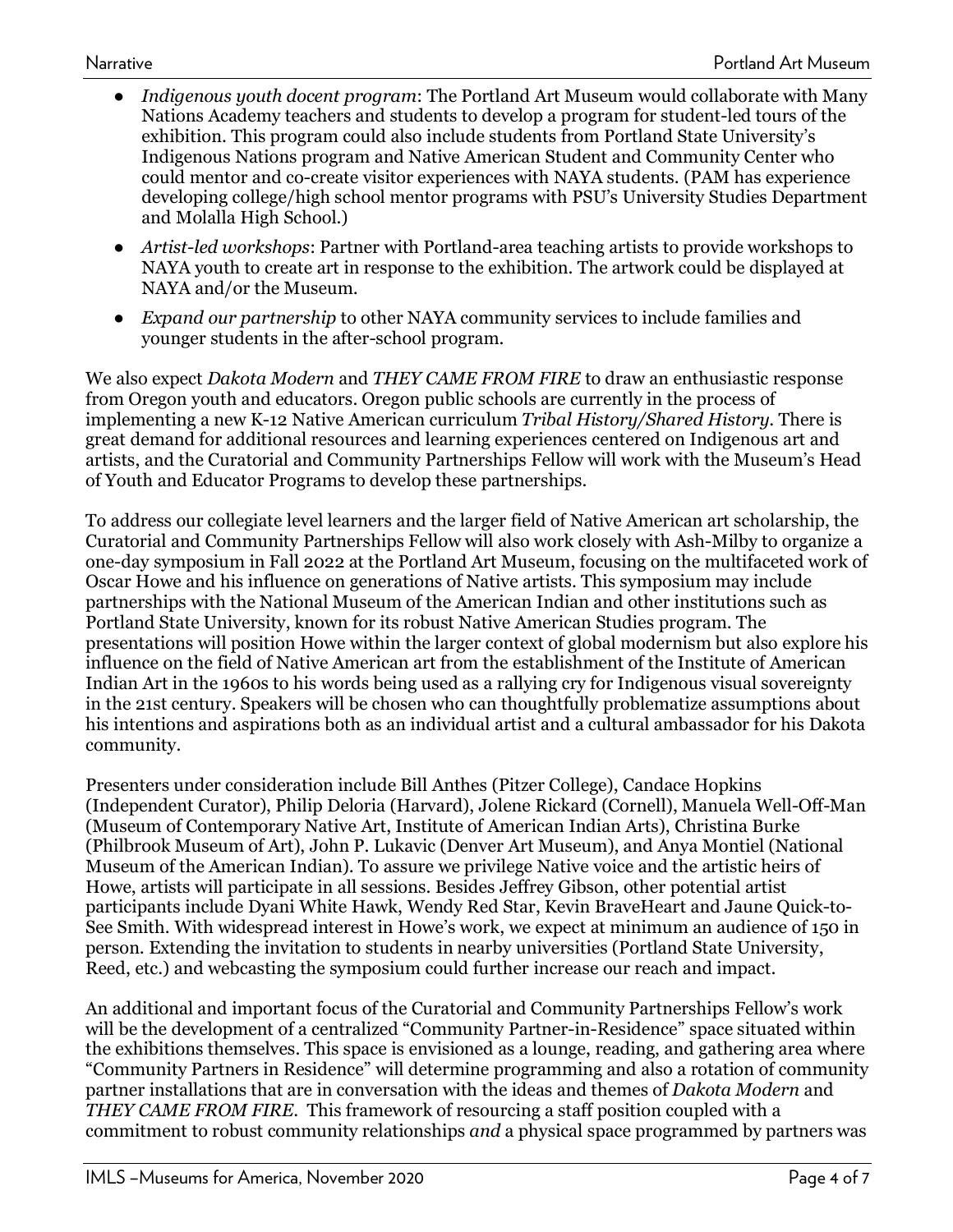piloted during the Hank Willis Thomas exhibition and proved extremely successful. In the project evaluation, community partners specifically called out that "their presence in the museum in front of audiences was a critical act of dismantling gatekeeping and reducing barriers." The act of making community partnerships visible through the sharing of space should not be underestimated. In additional evaluation comments, *Hank Wills Thomas* partners reported that the "...value of visibility affirms belonging. Rather than being 'put in a corner to provide ambience' [the space] centered who the exhibit was for and who was welcome. It gave partners something they could tell their communities--that space was being made for them." The Curatorial and Community Partnerships Fellow will work closely with all colleagues on the Learning and Community Partnerships team, including Stephanie Parrish (Director of LCP), Jaleesa Johnston (Programs Lead), Hana Layson (Head of Youth and Educator Programs), and Becky Emmert (Head of Accessibility) to plan, facilitate, and make accessible all learning and community partner programs.

### **Project Work Plan**

### Background/Work completed to date

The exhibition is curated by Kathleen Ash-Milby, the Portland Art Museum's Curator of Native American Art. Prior to her arrival in Portland, Ash-Milby served as Associate Curator at the Smithsonian National Museum of the American Indian where she began the research that serves as the foundation of this project in 2016. Ash-Milby's role in curating this exhibition at both coorganizing institutions makes this a uniquely collaborative exhibition for both museums. In developing the exhibition and publication, she has collaborated with other scholars in the field, including her co-editor Bill Anthes, curators John Lukavic (Denver Art Museum), Christina Burke (Philbrook Museum), and consulted with numerous collectors, Oscar Howe's family members, and Native and non-Native scholars with expertise in the art and culture of the Dakota, including Emil Her Many Horses (NMAI), Joe Horse Capture (Autry Museum), and Janet Berlo (Rochester University).

Hired in 2019, Ash-Milby (Navajo) has sought to create alliances and opportunities with other curatorial areas to expand the reach of the CCNA programming and exhibitions. As Curator of Native American Art at the Portland Art Museum, Ash-Milby is responsible for managing the Museum's NAGPRA compliance (with several active claims), as well as working with a wideranging historical and contemporary art collection, pursuing acquisitions, and contributing to with a wide range of publications, serving on art juries, giving public lectures, and interfacing with collectors and museum supporters and trustees.

### Work Plan and Project Activities

This exhibition will be a main-stage special exhibition on view for six months, building on the work of NMAI and on the longstanding partnerships existing in the local community. The Portland Art Museum will commit significant resources to the proposed project, impacting every Museum department.

Project activities will occur in three phases: *pre-exhibition* (September 2021 - June 2022), *exhibition* (July 2022 - January 2023), and *post-exhibition* (February-April 2023). *Pre-exhibition* activities will include hiring a Curatorial and Community Partnerships Fellow, nurturing new and ongoing community partnerships, program development (adult programs, community partner-inresidence space, school partnerships, docent training, symposium), exhibition planning and installation, and formative evaluation planning. *Exhibition* activities will include the exhibition of *Dakota Modern* and *THEY CAME FROM FIRE* at the Portland Art Museum, the implementation of community-centered programs for adults and youth, and the symposium. *Post-exhibition*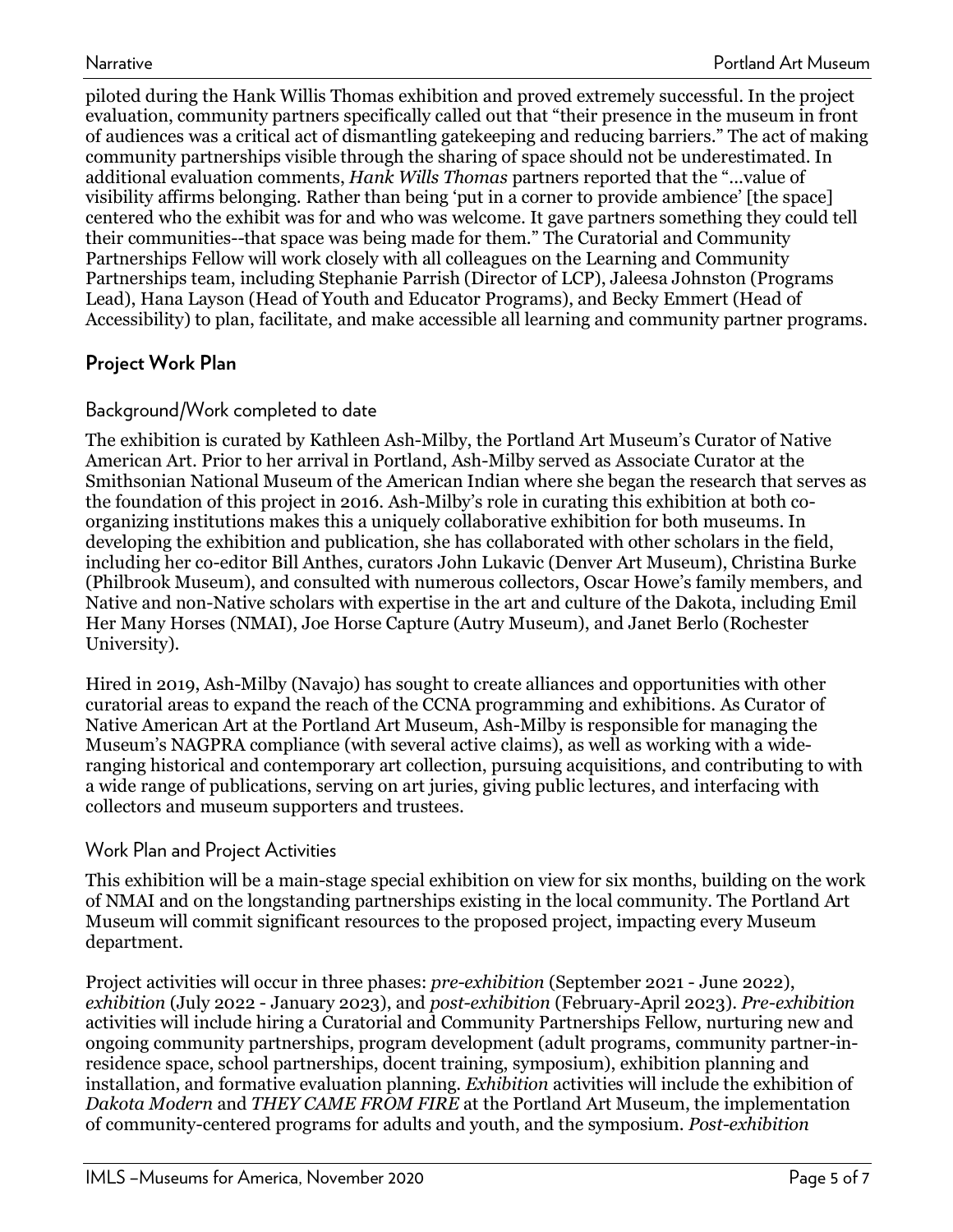activities will primarily focus on the exhibition de-installation and the evaluation of the community partnerships and public programs.

This project will benefit from a strong internal team that increasingly aims to work horizontally between Curatorial and Learning and Community Partnerships. This internal alignment of curatorial-learning-community partnerships is also responsive to the ways many community partners wish the Museum worked more often. Too frequently community partnership work has been siloed in museum learning/education departments, with partners rightfully questioning their role and ability to impact larger institutional norms. *Dakota Modern* and *THEY CAME FROM FIRE* allows for a potential deepening of this ongoing work and it also provides an opportunity to evaluate how tighter internal museum alignment impacts external partnership relationships and program outcomes.

The Museum does not foresee any significant risks with this project, as it builds upon past successful exhibition and community-building experiences and closely aligns with the institution's strategic plan and equity goals. Potential risks include unanticipated costs related to either exhibition installation, public programs, or staff time. Meaningful community partnership work is always rooted in building and sustaining authentic personal and organizational relationships, so we have aimed to mitigate those risks by deeply weaving curatorial and community partnership work so it is seen as shared work. Finally, in these uncertain times, the Museum sees attendance numbers as a risk that will be carefully considered. Because Howe and Gibson are not household names, the Museum will seek to educate potential visitors about the exhibition and its importance; we believe that grassroots outreach through our partners will help achieve this goal, as we have seen it succeed with other exhibitions.

### **Project Results**

Native American art contains powerful societal messages. Both to affirm the identity of Native Americans and to enlighten the general public, who often see Indians portrayed only as they lived in the past or in stereotyped ways. Art also inspires Native youth—who rarely see their culture portrayed accurately and respectfully. Inherent to the Museum's mission and collecting endeavors is the belief that objects root people to their history and ancestors. Research has shown that identity is closely linked to self-esteem and one's own likeness to succeed. This correlation is especially clear among urban Native American youth, whose self-esteem and performance in school declines dramatically without the support of their tribal community. In Portland, Native people count disproportionately among the urban poor, experiencing the highest rates of homelessness, poverty, and unemployment of all ethnic groups. Together, *Dakota Modern, THEY CAME FROM FIRE* and their accompanying school, community, and public programs will build connections with Native individuals, youth, and families through meaningful engagement with "knowledge-holders" and contemporary Native artists. Community partnerships will serve as a meaningful and supportive bridge between the Museum and surrounding communities, connecting Museum visitors, urban Native Americans, and Native American communities in Western Oregon.

The proposed project will result in the presentation of *Dakota Modern: The Art of Oscar Howe*  and Jeffery Gibson's response, *THEY CAME FROM FIRE*. From these exhibitions and myriad public programs, visitors will be engaged and educated about the historical importance and legacy of Howe while foregrounding theories and practices associated with the "decolonize museums" movement. Expanding on these exhibitions, the Museum will hire a Curatorial and Community Partnerships Fellow to present a symposium, grow and deepen community partnerships, and offer a community Partners-in-Residence interpretive space. These programs will culminate in a collaborative evaluation process.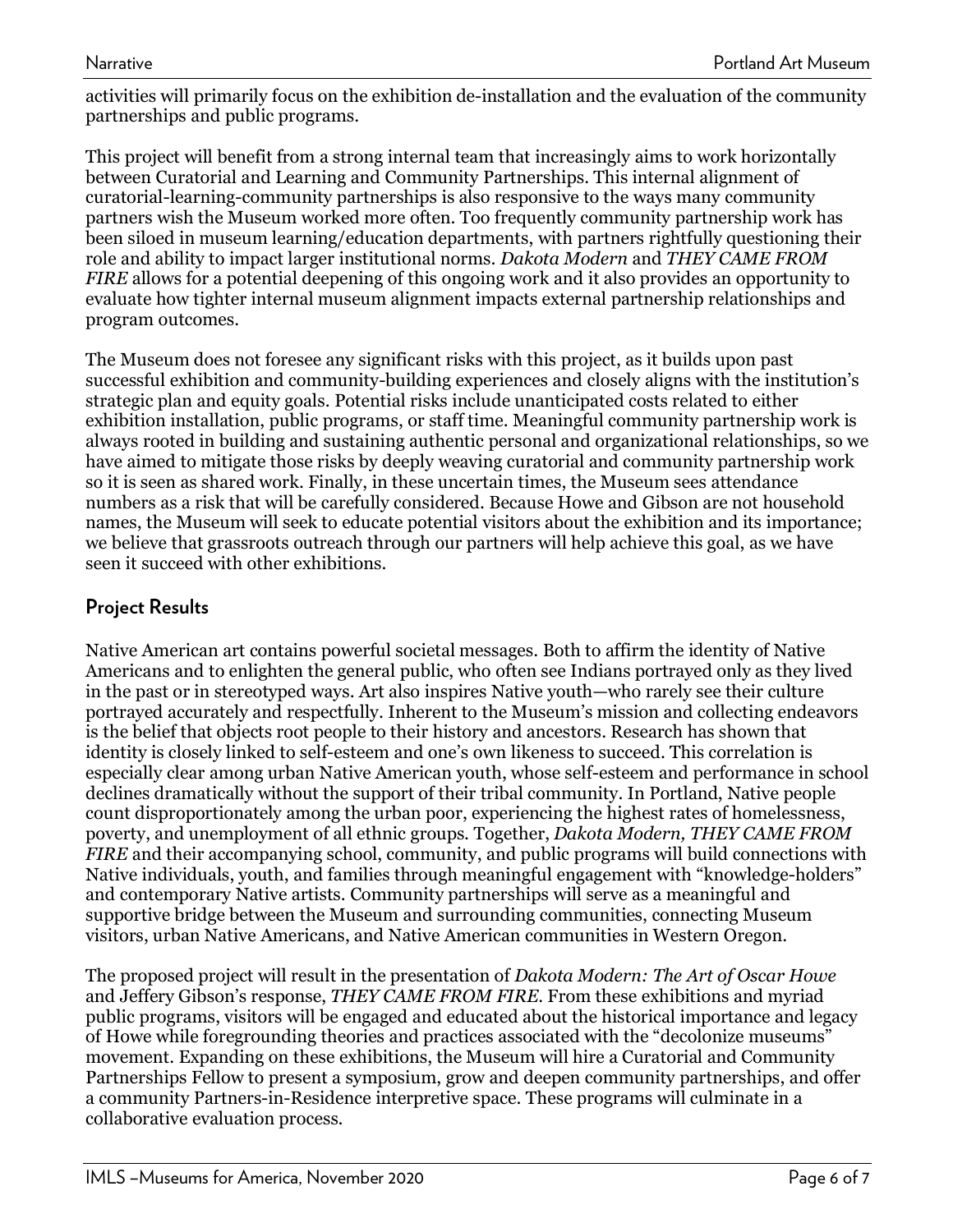Together, these project components will shine a spotlight on two important Native American artists, as well as the broad and lasting impact Oscar Howe has had on modern and contemporary art. Through our community partnerships and public programs, we aim to amplify the contributions and perspectives of both Howe and Gibson, as well as the many Native American artists and communities living and working in the Pacific Northwest. The symposium will add important scholarly discourse to the exhibition, adding the perspectives of several additional Native artists working today who are heirs to Howe's legacy, and the partners-in-residence interpretive space will integrate public programs and authentic partner perspectives into the exhibition.

The Museum's multi-phased evaluation process will seek to understand the efficacy of community partner experiences throughout the program planning and implementation process, program outcomes, and the successes/challenges of efforts to improve internal Portland Art Museum alignment around community partnership work. The evaluation will center Indigenous perspectives and processes through its collaboration with Native-led evaluators. The Museum has experience with this approach through its multi-year summative evaluation of the Center for Contemporary Native Art completed in 2017, overseen by the Native Nations Institute at the University of Arizona.

In addition to the formal qualitative evaluation of partnerships, the Museum will evaluate the success of the exhibition based on exhibition and public program attendance, number of school and public tours, feedback from educators, press coverage, and peer reviews. Results and lessons learned will be shared with the public through professional networks and conferences, Portland Art Museum blog/member's magazine, and internally with Museum leadership and staff.

In closing, the Portland Art Museum remains deeply committed to racial equity and dismantling the damaging systems that continue to permeate large, white-dominant arts and culture organizations. The pandemic and the killing of George Floyd demand that museums do more to radically change the exclusionary systems that have long shaped our field, and the Portland Art Museum will continue to lead. "We are much more free to make change in a meaningful way, and in a quick way. And that's an opportunity, and it gives us a great hope. It will be a post-pandemic and a post racial justice reckoning world," said Brian Ferriso, Museum Director.

In this moment we face closure once again, but we remain hopeful for this inspiring future. Even as over one-third of museums face permanent closure in the face of a global pandemic, we dare to advance towards a brighter, bolder future. We are being called out and called upon to change and shift. We acknowledge these calls and have been focused on addressing them in many ways over the last several years. While these times have called for cutting back they also call for moving forward and doubling down on expanding and changing narratives. We thank the Institute of Museum and Library Science for their consideration of this request.